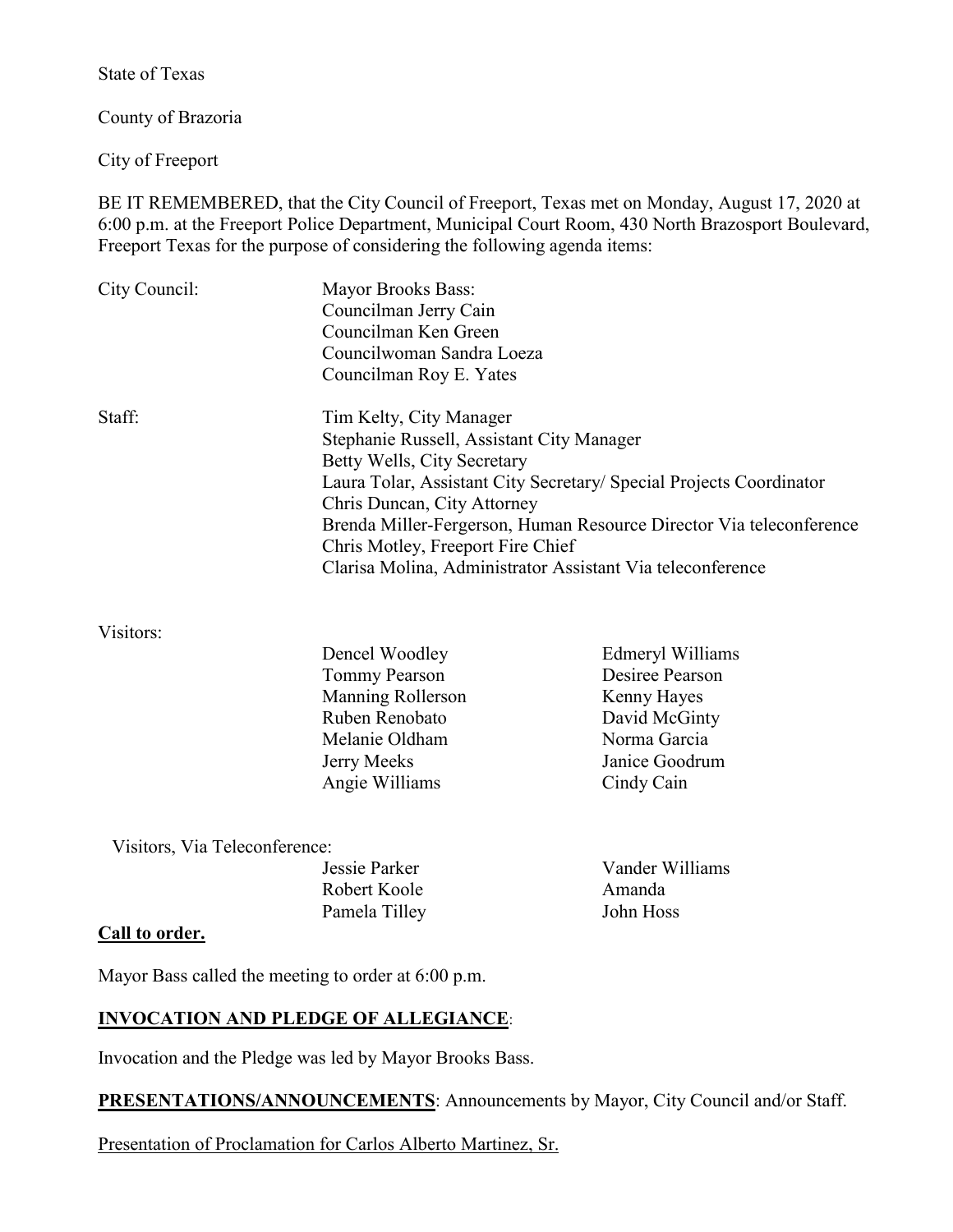Mayor Brooks Bass presented the Proclamation to the family of Carlos Alberto Martinez, Sr.

# Presentation of the collection of delinquent taxes and court fine and fees from Mike Darlow with Perdue, Brandon, Fielder, Collins & Mott, LLP.

Mike Darlow with Perdue, Brandon, Fielder, Collins & Mott, LLP, presented to Council the collection of delinquent taxes and court fine and fees. He said that the report amount that was presented is actually lower, there were two properties that were paid. Mayor Bass said that he can see the increase of money that is coming in since 2017. Councilwoman Loeza asked how long it takes before the Court Fine and Fees go on the credit report? Mr. Darlow said that it will never be reported on credit.

### Emergency management briefing COVID-19. (Motley/Garivey)

Freeport Fire Chief, Chris Motley said that all of Freeport Staff has recovered. He said that there are zero reported cases for the City of Freeport employees at this time. He said that they treat all patients as if they are positive with the COVID-19, he said that they are in complete PPE. Chief Motley said that there are steady supplies from the State, and the department has donated a case of masks to BISD. He said to remember to wash hands with soap and water, use hand sanitizer, practice social distancing. He also reminded us that we are in hurricane season.

## **Citizen's Comments**

Janice Goodrum spoke to council about her corporation taking over the Taxicab Service. She is wanting to know how to get her rates lowered. She asked if this is something that will have to go before council. Mayor Bass told her that council is not suppose to reply to the comments, but she may speak with City Manager Tim Kelty, to get this placed on the agenda.

Manning Rollerson spoke to council about the property at 301 East Broad Street. He said this is the building that was in the paper. He said that he went to Court to get his church back. He said that religious freedom is given to us by the Constitution. Mr. Rollerson said that he better not hear the mention of God again in a meeting, until his church has the rights of religious freedom.

Desiree Pearson spoke to council on her concerns of citizens talking down on other individuals that are not in attendance of meetings. She said that she remembers in past meetings this was not allowed. Mayor Bass said that this is a public forum and people are allowed to speak. Mayor Bass said that he will shut down personal attacks if he hears them. Ms. Pearson spoke of the last council meeting where Troy Brimage was verbally attacked by Mr. Rollerson, she said that she did not understand why it was not stopped because the statements are not true. She said that she did not think this was allowed. Mayor Bass said if he hears he will speak up and shut them down.

Dencel Woodley spoke to council of his concerns of the East End of Freeport. He said that the City needs to hire an Eminent Domain attorney. He said that he has emailed Council, City Manager, and the Mayor a letter with his concerns. He said that the offers received by the Port will not allow owners to purchase property with what they own now, being on the River, and a City Park.

Mayor Bass said that Mr. Dencel Woodley teaches at Freeport School. He said that Mr. Woodley grew up and graduated from Freeport.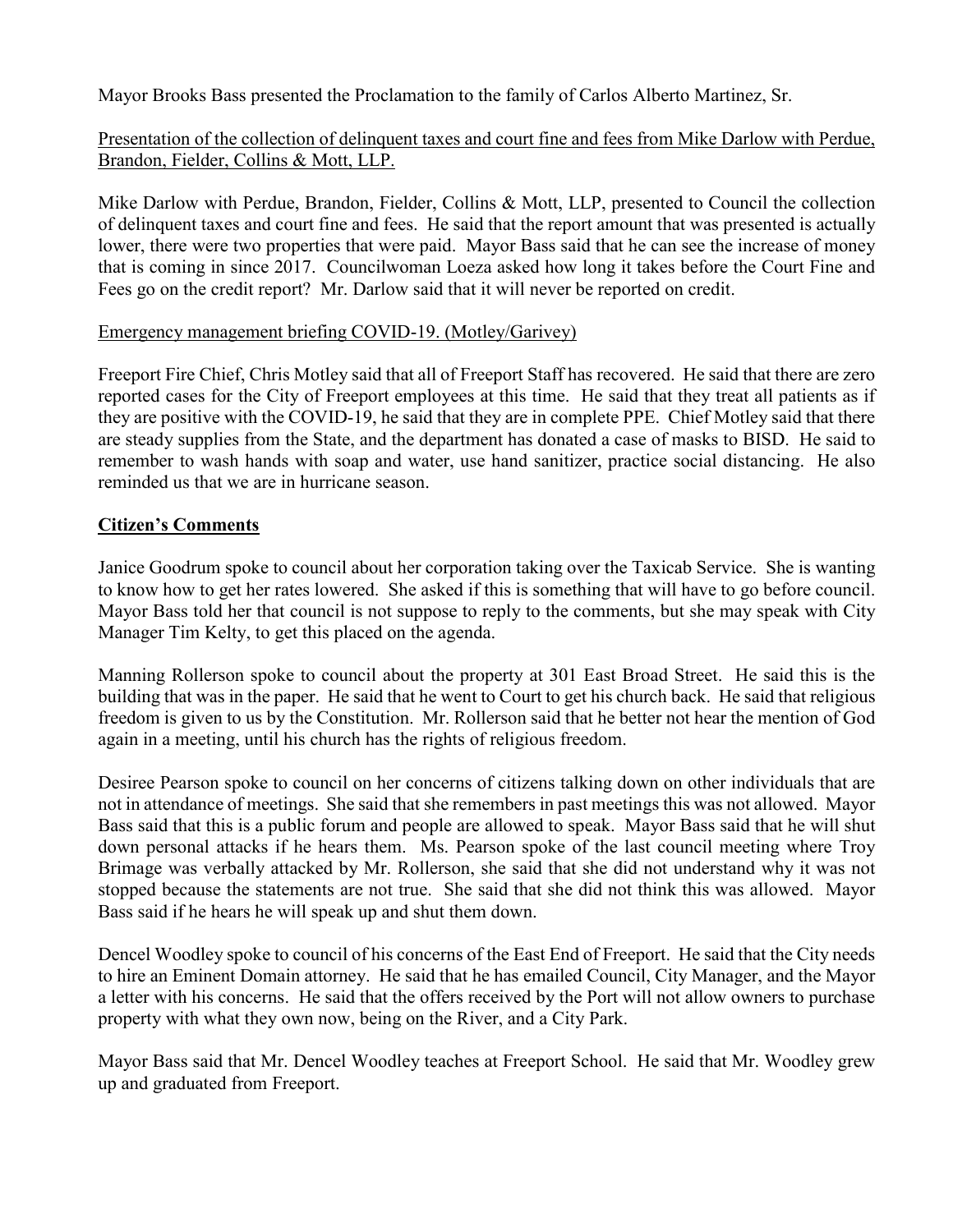Ray Cantu spoke to Council about his concerns of his personal property at Roc's Kitchen. He said that he was told that he cannot remove two pieces of equipment. Mr. Cantu said that this was an eviction not that Roc's Kitchen just left Freeport. The items are a vent hood and a fire suppression system that his son paid a lot of money to have put in last year. Mr. Cantu said that we want to serve Freeport, and he hopes that council will consider allowing them to get their personal belongings from the building.

Mayor Bass asked if the property is 212 East Park Ave? Mr. Cantu said yes.

Mr. Cantu said that he will offer the equipment to the city for a fair price, or please allow them to remove the property.

# **CONSENT AGENDA**

Consideration and possible action on the approval of City Council meeting minutes from August 3, 2020 and August 10, 2020.

Consider changing the date of the first meeting in September due to the Labor Day holiday, to Tuesday, September 8, 2020.

On a motion by Councilman Yates, seconded by Councilman Green, with all present voting "Aye" 5-0 Council unanimously approved the Consent Agenda.

## **REGULAR SESSION**

### Consideration and possible action on approving Ordinance No. 2020-2605 on the new Water/Sewer Rate.

Assistant City Manager Stephanie Russell presented to council Ordinance No. 2020-2605 on the new Water/Sewer Rate. She said that staff had presented to council the rate study done in April 2020, this was done by Freese and Nichols and they recommended a sixteen percent increase. She said that the increase that was done in July 2019 was a ten percent increase. She said that staff was asked to check into senior citizens discount, and she said that this something that can be done. She also said that staff is proposing a twelve percent increase at this time instead of the sixteen percent, and will need to seek a larger increase next year as a result.

Mayor Bass asked the dollar value on each individual household with the sixteen percent increase. Ms. Russell said that it would be \$7.53 per month. She said with the current proposal it is \$5.62 per month. Mayor Bass said this is usage up to 5000 gallons. Ms. Russell said yes.

Councilwoman Loeza asked if the Senior Citizens have to apply for the discount. Ms. Russell said yes.

Councilman Green asked if the revenues that the water and sewer produce if it pays the city's bills. Ms. Russell said that this fund was in the negative, and with the original rate increase it would make it to where the fund can carry itself. She said that with the new rate increase being presented it will bring us into the black, but the reserve will not be as big with the twelve percent increase. She said that this will need to be made up in the future.

Mayor Bass asked about a ten percent increase. He said that our goal was to build the reserve. He asked about the loans and bonds to fix the waste water treatment plan. City Manager Tim Kelty said that the rate being proposed, does support the engineering projects that are being proposed to this point. He said that a lot are being funded through a low interest loan, and without the rate increase, we would not be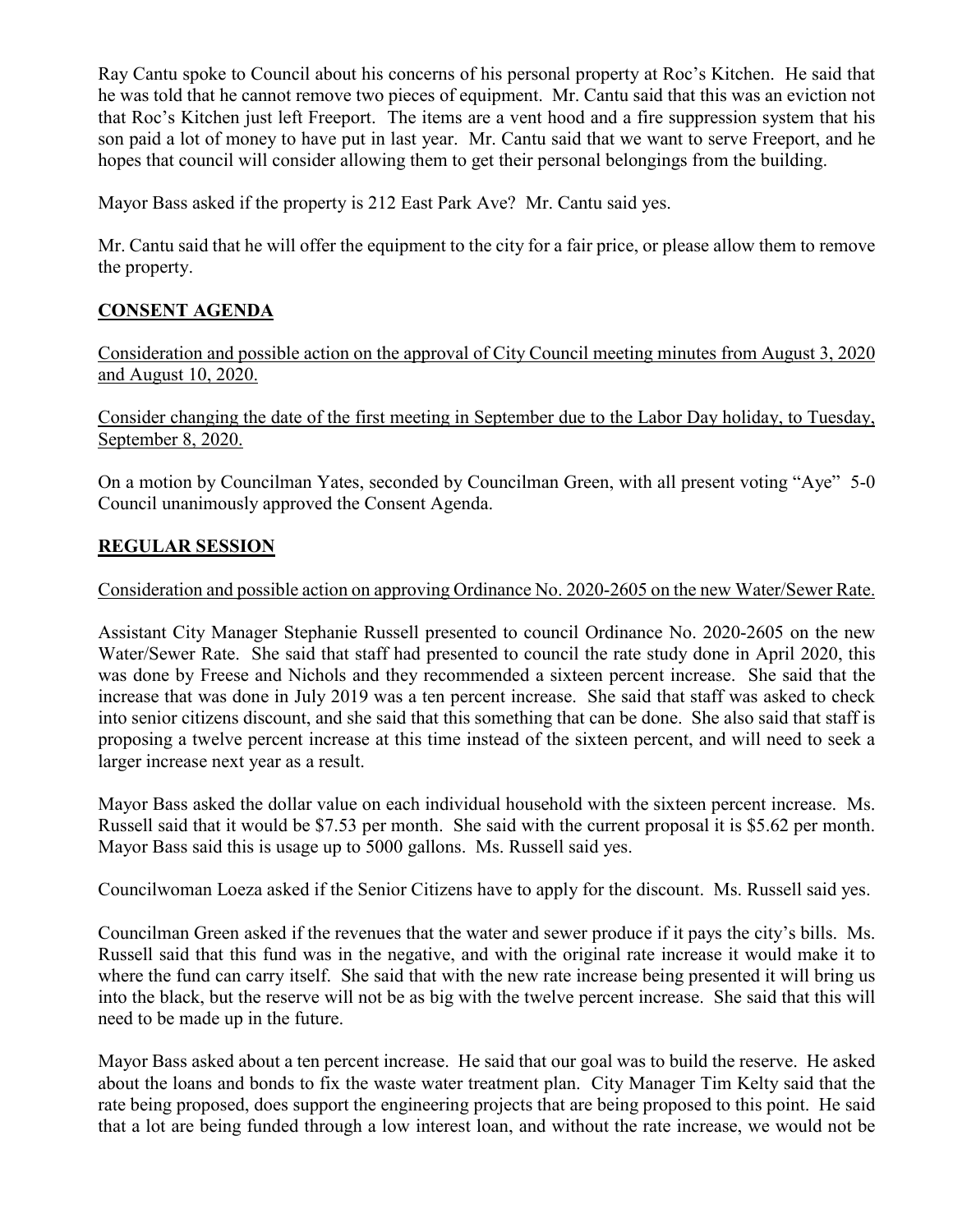able to do those improvement projects. He said that the fund was almost bankrupt last year. This is why we did the rate study.

Mayor Bass asked if the improvements for the I & I, the lift station and wastewater treatment plant, will this save the city money. City Manager Tim Kelty said yes. Mayor Bass asked if there are any other funding options for the sewer problems. Mr. Kelty said yes, in addition the city is seeking grant funding for part of the improvements.

Mayor Bass asked Jerry Meeks with Veolia, if the city is able to fix ninety percent of the  $I \& I$ , what will that do for our wastewater treatment facility. Will that help to improve it? Mr. Meeks said yes. He said that the more we can take care of, the more wastewater we can push into the plant. Mr. Meeks said that the clarifier is down. Mayor Bass asked if TCEQ has been involved? Mr. Meeks said that they come around every two years.

Councilwoman Loeza asked if the recommendation is for twelve percent this year, and nine percent for next year. Ms. Russell said that staff will have to come back next year for the nine percent.

Melanie Oldham said that she appreciates the negotiation for the twelve percent, but she does not feel this is the time for a rate increase. She thanked council for the senior citizen discount. She asked that council defer this rate increase at this time. She suggested an 8.3 percent increase over the next three years.

Ruben Renobato spoke to council he said that the City of Freeport is one of the lowest in our area for water rates. He gave a comparison of other cities. He said even with this rate increase, City of Freeport will still have the second lowest rates. He said that the city has to start paying back the shortage, and he commends city management on the hard work. And he wants council to know that he supports this rate increase.

Mayor Brooks Bass said that Ed Garcia called and left a message that he does not support this rate increase.

Mayor Bass asked if we can wait another year on the rate increase? Mr. Kelty said that waiting will not be good. He said cost goes up. He said that the rates don't go into effect right away. We must give notice.

Councilman Yates said that this is a tough situation, but he said that we must do something. He said that there are not enough tax payers, we need more businesses and new homes.

Jeff Pena said that he has mixed opinions on the increase. He said that we need to take into consideration the COVID-19 and the loss of jobs. He also said that the city needs to hold off on raises to city employees. And to do a smaller increase.

City Manager Tim Kelty said that we need to remember that reducing the increase from 16 to 12 percent will cost \$75,000.00 in lost revenue this year. Every year we delay that loss grows. He said that staff recommends this, he said that there is a lot of work that must be done.

Mayor Bass said that his goal is to focus on the wastewater treatment plant. He commends staff for listening to the people. Mayor Bass said that he no longer wants to accept his monthly salary as Mayor from the city. He said to donate this to the water/sewer fund. He said hopefully this will help the citizens of Freeport in some way.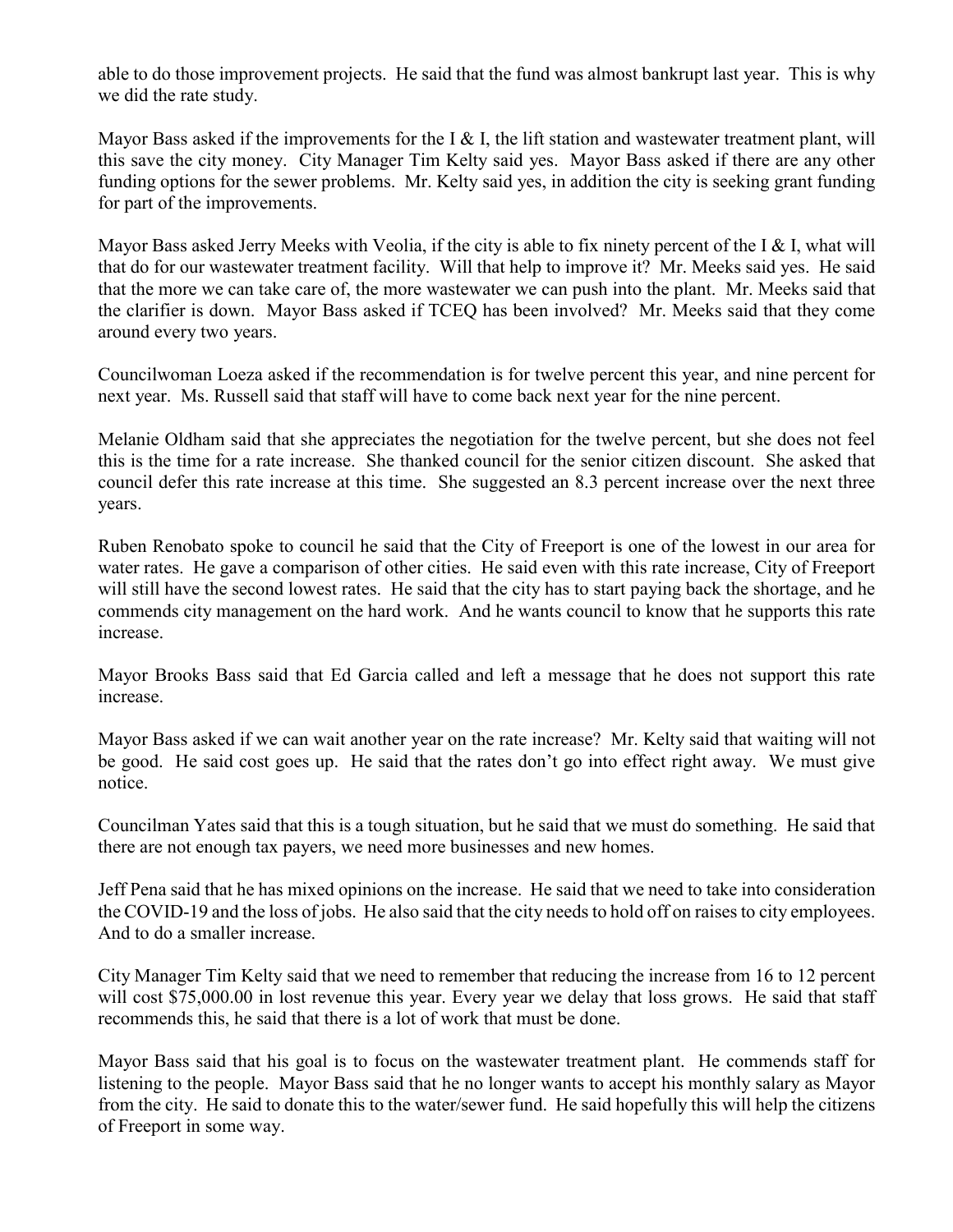On a motion by Councilwoman Loeza, seconded by Councilman Cain, with all present voting " Aye" 5-0 Council unanimously approved Ordinance No. 2020-2605 on the new Water/Sewer Rate.

### Record for receipt the certified values from the Brazoria County Tax Assessor used in calculating the No-New-Revenue Tax Rate and Voter-Approval Tax Rate for the 2020 tax year**.**

Assistant City Manager Stephanie Russell presented to council the Record for receipt the certified values from the Brazoria County Tax Assessor used in calculating the No-New-Revenue Tax Rate and Voter-Approval Tax Rate for the 2020 tax year. Ms. Russell said that this is a housekeeping item.

On a motion by Councilwoman Loeza, seconded by Councilman Green, with all present voting " Aye" 5-0 Council unanimously approved Record for receipt the certified values from the Brazoria County Tax Assessor used in calculating the No-New-Revenue Tax Rate and Voter-Approval Tax Rate for the 2020 tax year.

Consideration of and action on setting the City of Freeport proposed 2020 tax rate, setting public hearing (if necessary), and directing staff to publish the Notice of Proposed 2020 Tax Rate.

Assistant City Manager Stephanie Russell presented to council Consideration of and action on setting the City of Freeport proposed 2020 tax rate, setting public hearing (if necessary), and directing staff to publish the Notice of Proposed 2020 Tax Rate. She said that staff is proposing the No New Revenue Tax Rate. She said that this will still generate the revenue that will be needed for the new budget.

Mayor Bass asked what is the equivalency of the NNR tax, he asked what was it called before? Ms. Russell said it was the Effective Tax Rate. Mayor Bass asked you are proposing the No New Revenue Tax Rate? Ms. Russell said this is correct.

Councilwoman Loeza asked if this was discussed at the last meeting? Ms. Russell said that she does recommend the NNR tax rate. Mayor Bass said that this is two percent lower than what we adopted last year. Ms. Russell said yes, but it still gives us sufficient funds for our General Fund.

City Manager Tim Kelty said that this is not the final setting of the tax rate. This sets the maximum the city can consider. The actual rate will be set by ordinance next month.

Mayor Bass asked if this will fund the budget that we are looking at? Ms. Russell said that this is correct.

On a motion by Councilwoman Loeza, seconded by Councilman Cain, with all present voting " Aye" 5-0 Council unanimously approved consideration of and action on setting the City of Freeport proposed 2020 tax rate, setting public hearing (if necessary), and directing staff to publish the Notice of Proposed 2020 Tax Rate.

Record vote: Loeza, Approve. Yates, Approve. Brooks, Approve. Green, Approve. Cain, Approve.

Consideration and possible action regarding proposal for balancing HVAC at City Hall.

This item was tabled by Mayor Bass.

## **WORK SESSION:**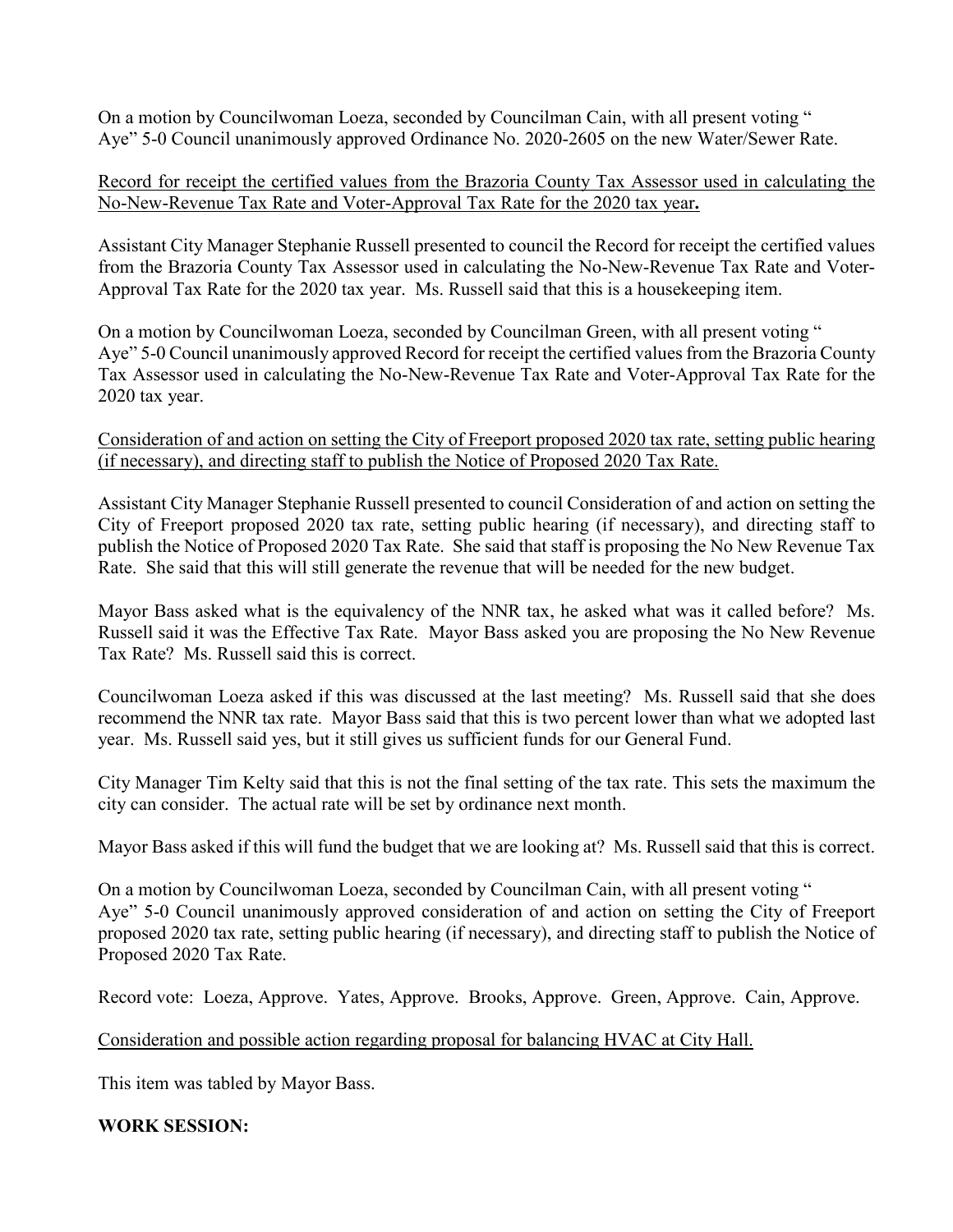Councilman Green thanked the Public Works department for the work that has been done on the end of Broad Street.

Councilman Cain asked if have a status on the house that burned on  $10<sup>th</sup>$  and Velasco? Mr. Kelty said that he will get the information from Billy Shoemaker. Councilman Cain also said that he would like someone to take care of the junk cars, he said that this is an eyesore. Mayor Bass asked how many people are employed in the Code Department? City Manager Tim Kelty said there are a total of six in the Building/Code Department. Mr. Cain said that we need to reach out to the people and let them know that this is a violation.

Councilwoman Loeza said that she spoke to Ms. Ramirez, she said that she is in the works of getting a home built. She said that she is being told she has to have the house built two feet from the ground. Mr. Kelty said that this has been resolved. Ms. Loeza asked what the problem is with the new houses being built on Ave M? Mr. Kelty said that they have been red tagged because they failed to build the road he said that this should start back up, and the tags removed. Ms. Loeza said that the Arlan's parking lot lights have been repaired.

Councilman Yates said that on Karankawa Street there is an unsafe structure. He said that this needs to be roped off, he said that this is unsafe. He said it is a big mess and it needs attention. Mr. Yates thanked Mr. Renobato for his comment on the junk vehicles.

Mayor Bass said that over the last two weeks COVID-19 results have gone down, but it is still active. Talk to kids that are returning to school about staying safe, wash hands. He also wants to compliment the staff on the work being done around the city.

City Manager Tim Kelty said that the Mayor did sign a new mask order effective through the end of September. He complimented Chief Motley on the Hurricane Preparedness Meeting he put together, he said it was very informative.

#### Update on reports / concerns from Department heads

There was no comment from Department heads.

Open session was closed at 7:37 pm and Council entered into Executive Session.

#### **CLOSED SESSION:**

Executive Session regarding a.) (Potential Litigation) consultation with city attorney b.) (Deliberations about Real Property), 212 East Park Ave in accordance with Government Code Annotated, Chapter 551, Sections 551.071, 551.074.

#### **REGULAR SESSION**

Mayor Brooks Bass reconvened regular session at 8:18 P.M.

Consideration and possible action on the sale or transfer of property located at 212 East Park Avenue.

On a motion by Councilwoman Loeza seconded by Councilman Green, with all present voting "Aye"